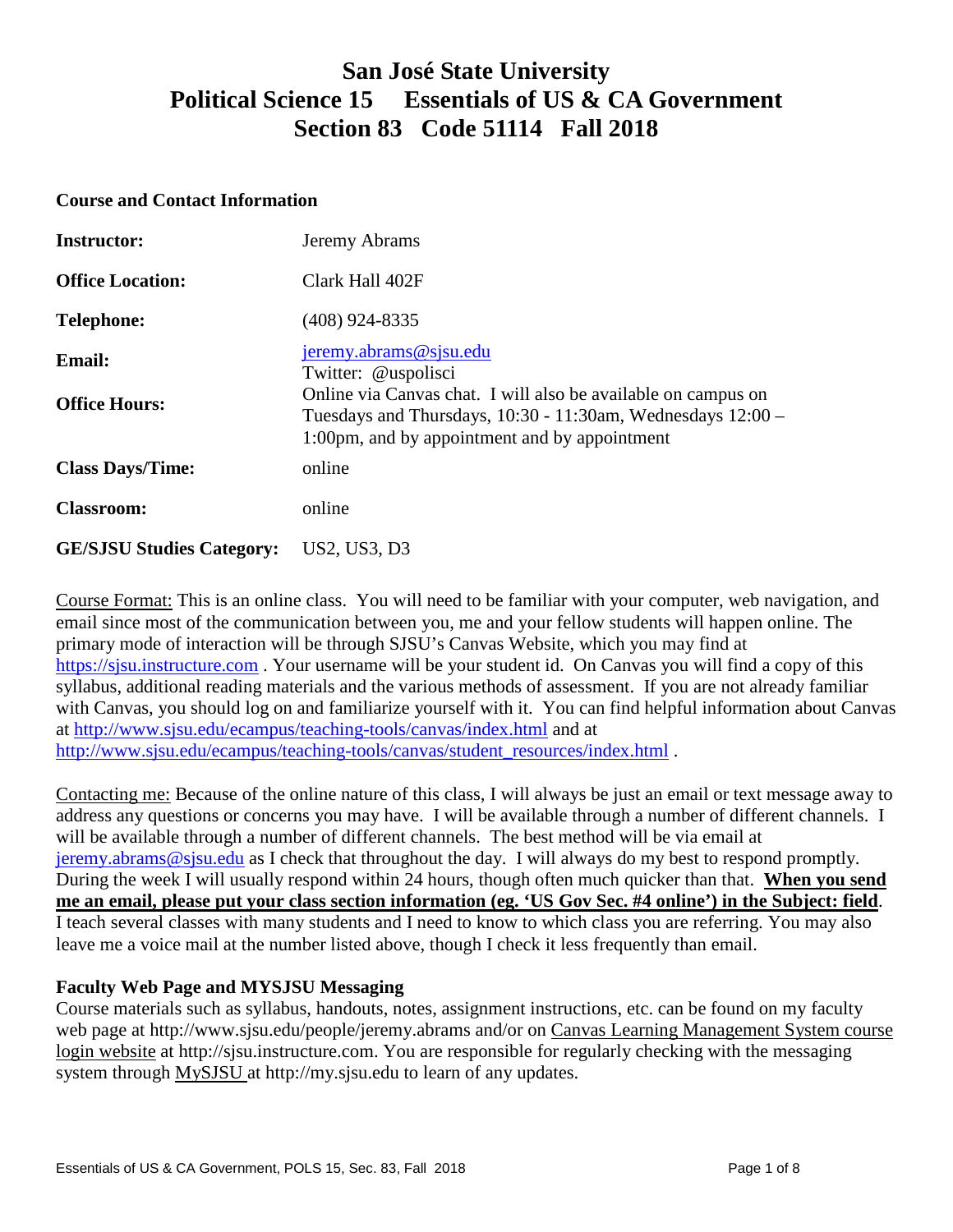#### **Course Description**

From the SJSU Catalog: Treatment of essentials of U.S. and California government. Satisfies the American Institutions requirements in U.S. Constitution (US2) and California Government (US3), and the Core GE requirement in Social Sciences: Social Issues (D3). GE Area: D3, and American Institution Requirement: US2 and US3

This course is an introduction to United States national government. The course is designed to introduce students to the constitutional basis, institutions, politics and processes of United States government. Although the primary focus of this course is on modern United States government, in order to understand contemporary events it is essential to examine their historical antecedents and evolution. Thus, this course will begin by exploring the origins and early development of the Constitution and how it influenced the development of American democracy. From there we will see how the Constitution has affected our understanding of rights and liberties over time. After that we will learn about the three branches of our government, and examine how they operate in our current understanding of democracy and rights. Finally, we will explore how the citizenry can exert their influence on the political process.

#### **GE Learning Outcomes (GELO)**

Upon successful completion of this course, students will be able to:

- 1. GELO 1 (US2) Explain how political decisions are made, their consequences for individuals and society, and how individuals and groups may affect the decision-making process. Analyze the meaning and content of the democratic process as it has evolved in the United States and California, describe the foundations of the political system, the links between the people and government and the operations of California government.
- 2. GELO 2 (US3) Identify the tools of political action and collective decision-making at the local, state, national, and global level and articulate the values and assumptions that inform their civic engagement.
- 3. GELO 3 (D3): Place contemporary developments in cultural, historical, environmental, and spatial contexts.
- 4. GELO 4 (D3): Identify the dynamics of ethnic, cultural, gender/sexual, age-based, class, regional, national, transnational, and global identities and the similarities, differences, linkages, and interactions between them.
- 5. GELO 5 (D3): Evaluate social science information, draw on different points of view, and formulate applications appropriate to contemporary social issues.
- 6. GELO 6 (D3): Apply multidisciplinary material to a topic relevant to policy and social action at the local, national, and/or international levels.

Assessment of these outcomes will be measured as follows:

- GELO 1: Outline, Exams, Final Exam
- GELO 2: Paper , Exams, Final Exam
- GELO 3: Discussion Boards, Exams, Final Exam
- GELO 4 Exams, Final Exam
- GELO 5: Discussion Boards, Exams, Final Exam
- GELO 6: Paper , Exams, Final Exam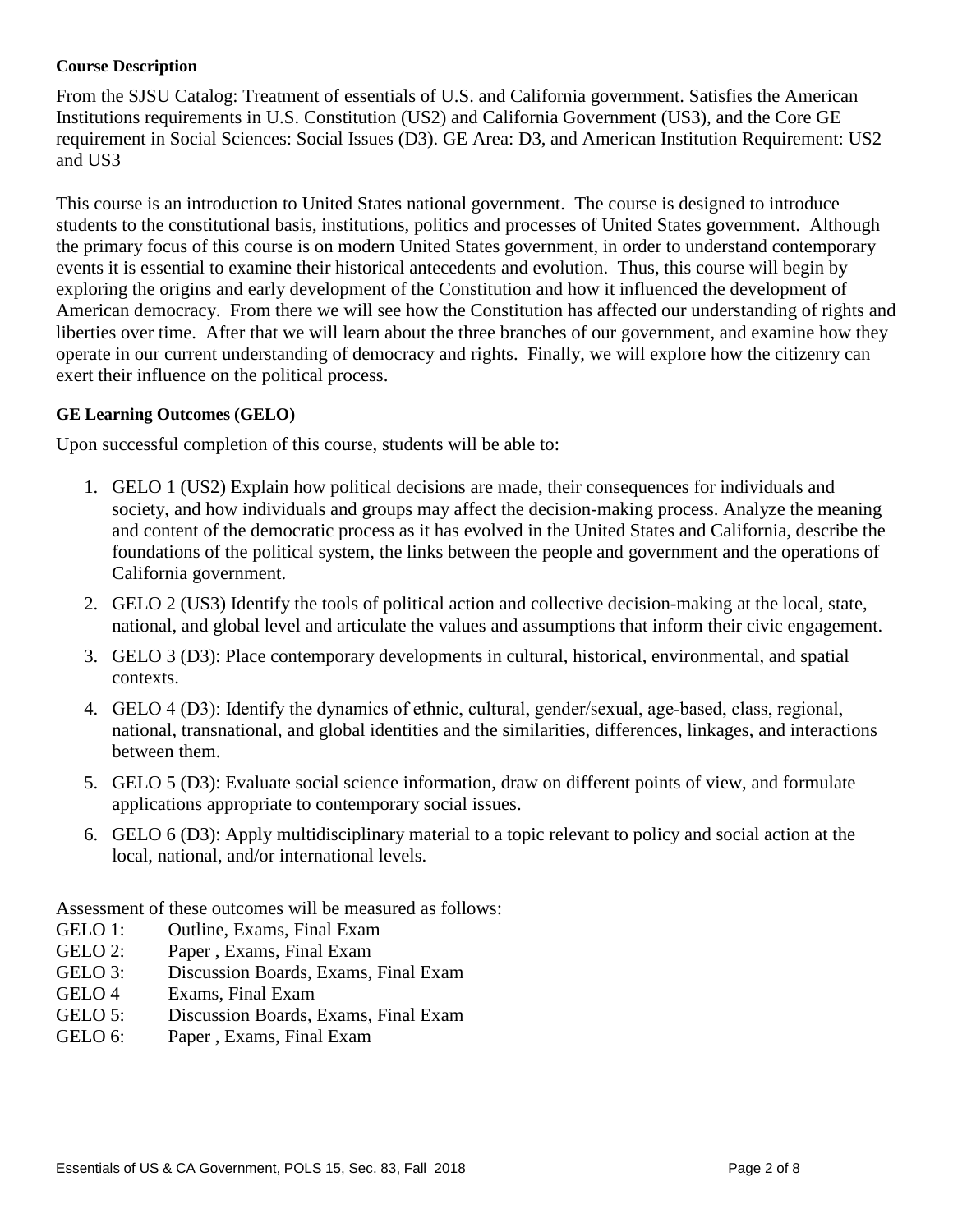# **Course Learning Outcomes (CLO)**

Upon completion of this course the student (you) will be able to:

- 1. explain the Constitutional institutions, structure, processes, and functions of government set up by the US Constitution and the California constitution, and explain how those institutions historically evolved.
- 2. define, cite and analyze: The Bill of Rights, The 1st ten amendments and the compromises of 1787, Famous Supreme court decisions vis a vis the Bill of Rights, How Judges Make Law, Judicial Activism versus judicial restraint, The clash between individual rights and the rights of the community.
- 3. Students will be able to differentiate between civil rights and liberties; define each and evaluate American democracy in its protection of and expansion of the rights. Recognize the significance of the the 14th Amendment as an augmentation to the Bill of Rights. Discuss and analyze how rights have impacted minorities and women, namely, African Americans, Latinos, Asian Americans, Native American, women, the elderly, the disabled.
- 4. Students will be able to define federalism, identify the major Supreme Court decisions the have contributed to its evolution, contrast the powers of the national government with those of the states, recognize and explain the role of the states in modern federalism and discuss the operation of and institutions of California's state and local government vis a vis the national government and discuss supremacy.
- 5. Students will be able to define and discuss the functions of: Interest Groups, PACS, political parties, the media, and other organizations in both national and state government.
- 6. Students will be able to define and analyze the relationship between the Executive, Legislative, and Judicial branches of government at the national, state and local levels, with an emphasis on the concepts of separation of powers, checks and balance, and judicial review.

**An online course places a great deal of responsibility on you, the student**. It will require discipline and motivation on your part. You are responsible for keeping up with the readings, meeting deadlines, taking the exams and contacting me as needed. Since you will not be attending class, you must plan to spend some time each day or week on this course. Again, I will always be an email or message away if you need assistance but the responsibility to initiate the contact is yours.

# **Required Texts/Readings**

#### **Textbooks**

*[We The People: A Concise Introduction to American Politics](https://www.amazon.com/We-People-Introduction-American-Government/dp/1259439186)*, 12<sup>th</sup> edition, by Thomas E. Patterson; McGraw-Hill, 2016. ISBN: 978-1259439186 .

*[California Politics: A Primer,](https://www.amazon.com/California-Politics-Renee-Van-Vechten/dp/1483375595)* 4th edition, by Renee B. Van Vechten: CQ Press, 2016. ISBN: 978-1483375595

#### **Other Readings**

There will be additional handouts provided by the instructor during the course of the semester which will be available on Canvas. Many of them will be optional. Those that appear with the title of 'REQUIRED' in the Modules section of Canvas should be read before that topic is covered.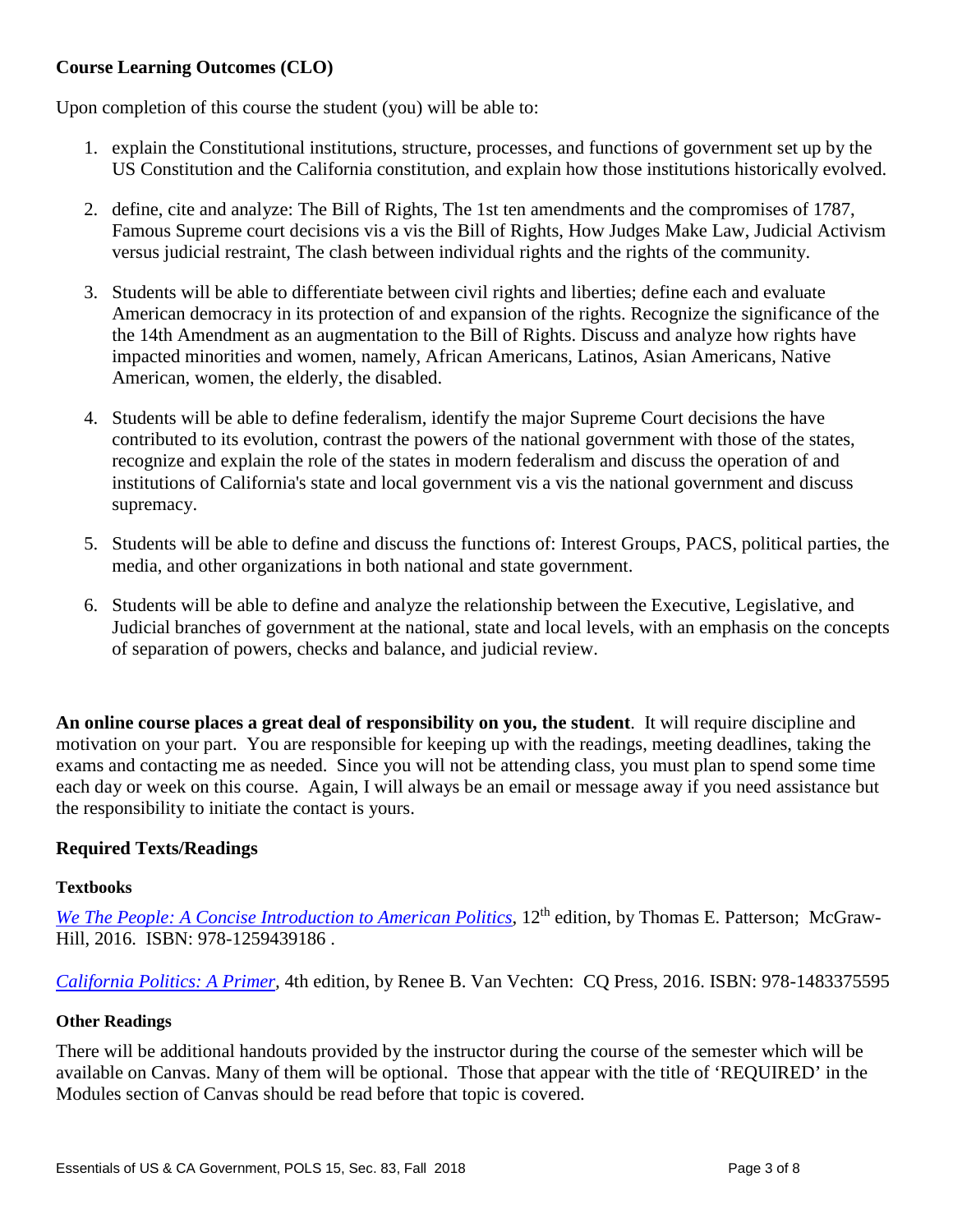You may also want to subscribe to one of several email newsletters focused on California politics and news. Two of the better ones are the L.A. Times' Newsletter: Essential California at <http://www.latimes.com/newsletters/la-newsletter-essential-california-signup-page-htmlstory.html>and the New York Times' California Today at<http://www.nytimes.com/newsletters/california-today> . KQED's The California Report is also worth consulting at<https://ww2.kqed.org/news/programs/the-california-report/> .

## **Other equipment / material requirements**

You will also need access to the internet outside classroom to complete readings from Canvas, complete online homework assignments, upload assignments, and access syllabus, announcements, and course updates on Canvas. Computer access is available in the campus library and in Clark Hall 102.

## **Course Requirements and Assignments**

Success in this course is based on the expectation that students will spend, for each unit of credit, a minimum of 45 hours over the length of the course (normally 3 hours per unit per week with 1 of the hours used for lecture) for instruction or preparation/studying or course related activities including but not limited to internships, labs, clinical practica. Other course structures will have equivalent workload expectations as described in the syllabus. More details can be found from [University Syllabus Policy S16-9](http://www.sjsu.edu/senate/docs/S16-9.pdf) at<http://www.sjsu.edu/senate/docs/S16-9.pdf> and at Office of Graduate and Undergraduate Programs' Syllabus Information web page at http://www.sjsu.edu/gup/syllabusinfo/

Course Requirements: Your grade will be determined by (1) 10 (of 12) quizzes, each worth 20 points, (2) a final exam worth 100 points; (3) two on-line discussion board assignments about constitutional interpretation, worth 25 points each, (4) an outline of the Constitution worth 10 points and (5) one paper about the problem of majority rule, worth 40 points each. The deadlines are listed in the schedule at the end of the syllabus. These assignments are each given a specific point value. They are only 'weighted' in terms of how many points they are worth in your overall grade. Please see the section on 'Grading Information for more details on calculating your grade.

The quizzes and final are designed to measure your understanding of basic concepts and Course Learning Outcomes related to American government and political science as listed above. As such, the exams will draw on materials from the books as well as class discussions and additional readings available on Canvas. The writing assignments will delve deeper into key concepts that require more thoughtful treatment and reflection on the part of the student to understand some of the core problems the founders faced when the Constitution was written. Taken together they will help you, at the completion of the course, to better understand how political decisions are made and major obstacles to policy development. The deadlines for these assignments are listed in the course schedule below.

Course materials such as assignments and instructions, syllabus, handouts, notes, etc. can be found on the Canvas learning management system course website. You will need to be familiar with a computer, web navigation, e-mail and the Canvas system since your assignments and a number of readings are online. Your assignments will be submitted to me through Canvas. **Do not e-mail me your assignments as an attachment.** Due to the potential for computer viruses, I will not open nor accept any assignments sent via e-mail. They will be deleted. Please save your files in Word or PDF format and upload it to Canvas. You are responsible for knowing how to submit assignments through Canvas. You are responsible for regularly checking your email and with the messaging system through MySJSU to learn of any updates.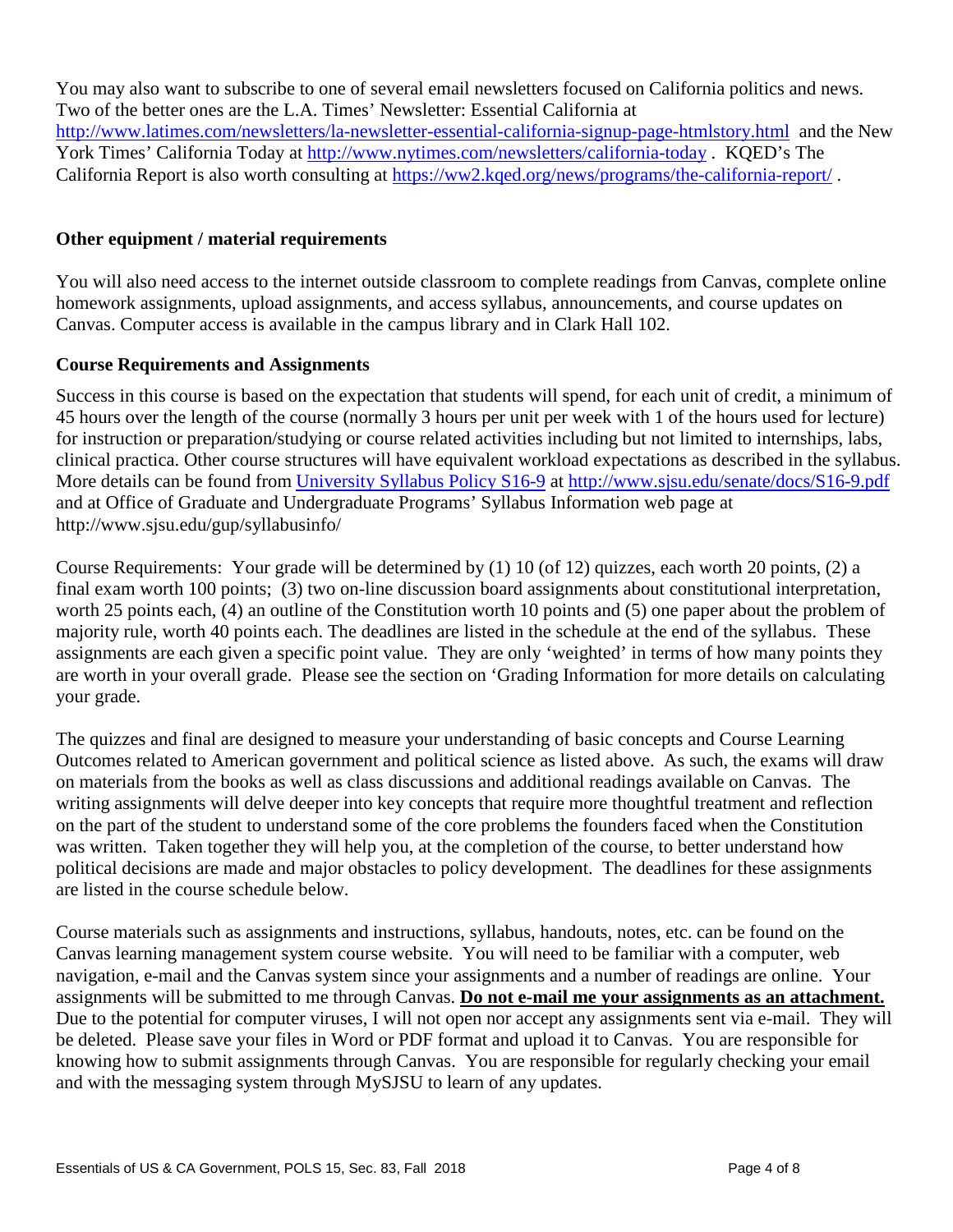NOTE that University policy F15-12 at http://www.sjsu.edu/senate/docs/F15-12.pdf states that "Students are expected to attend all meetings for the courses in which they are enrolled as they are responsible for material discussed therein, and active participation is frequently essential to ensure maximum benefit to all class members. In some cases, attendance is fundamental to course objectives; for example, students may be required to interact with others in the class. Attendance is the responsibility of the student."

In a course that examines American politics and government discussions are very important. You will be better able to learn from these discussions by having a command of current events. Please keep up-to-date with national and world events by reading daily newspapers and listening to the news.

# **Final Examination**

The final exam is scheduled for **Friday, December 14 from 5:15pm – 7:30pm** and will be taken online through Canvas. Final exams may not be taken early. Please plan your travels accordingly. The final exam in this course will be cumulative and will cover course readings, lectures, activities, and discussions for the entire term. It will consist of short answer, multiple choice and other questions and will comprise one-quarter of your course grade. The exact composition will be discussed in class.

# **Grading Information and Policy**

There is a possible total of 400 points. Your final grade will be determined by your total accumulation of points as follows:

| <b>Total Points</b> | Percentage | Grade        |
|---------------------|------------|--------------|
| 388-400             | 97-100     | $A+$         |
| 372-387             | 93-96.9    | A            |
| 360-371             | 90-92.9    | $A-$         |
| 348-359             | 87-89.9    | $B+$         |
| 332-347             | 83-86.9    | B            |
| 320-331             | 80-82.9    | $B -$        |
| 308-319             | 77-79.9    | $C+$         |
| 292-307             | 73-76.9    | $\mathsf{C}$ |
| 280-291             | 70-72.9    | $C-$         |
| 268-279             | 67-69.9    | $D+$         |
| 252-267             | 63-66.9    | D            |
| 240-251             | 60-62.9    | D-           |

Below 240 points is a failing grade. The will be no extra credit available. Please note that you must take all exams and turn in all assignments to pass the course. It is your responsibility to make sure you are available to take the exams. If you know you will be gone in advance due to a university related or other excusable reasons you must consult with me beforehand so that you can make arrangements to take the quizzes at another time. Late papers will be penalized one point per calendar day. All assignments are due at 11:59pm on their due date. **Please retain ALL of your exams, papers, and other assessments until after you have completed the course and received your grade.**

Note that "All students have the right, within a reasonable time, to know their academic scores, to review their grade-dependent work, and to be provided with explanations for the determination of their course grades." See [University Policy F13-1](http://www.sjsu.edu/senate/docs/F13-1.pdf) at http://www.sjsu.edu/senate/docs/F13-1.pdf for more details.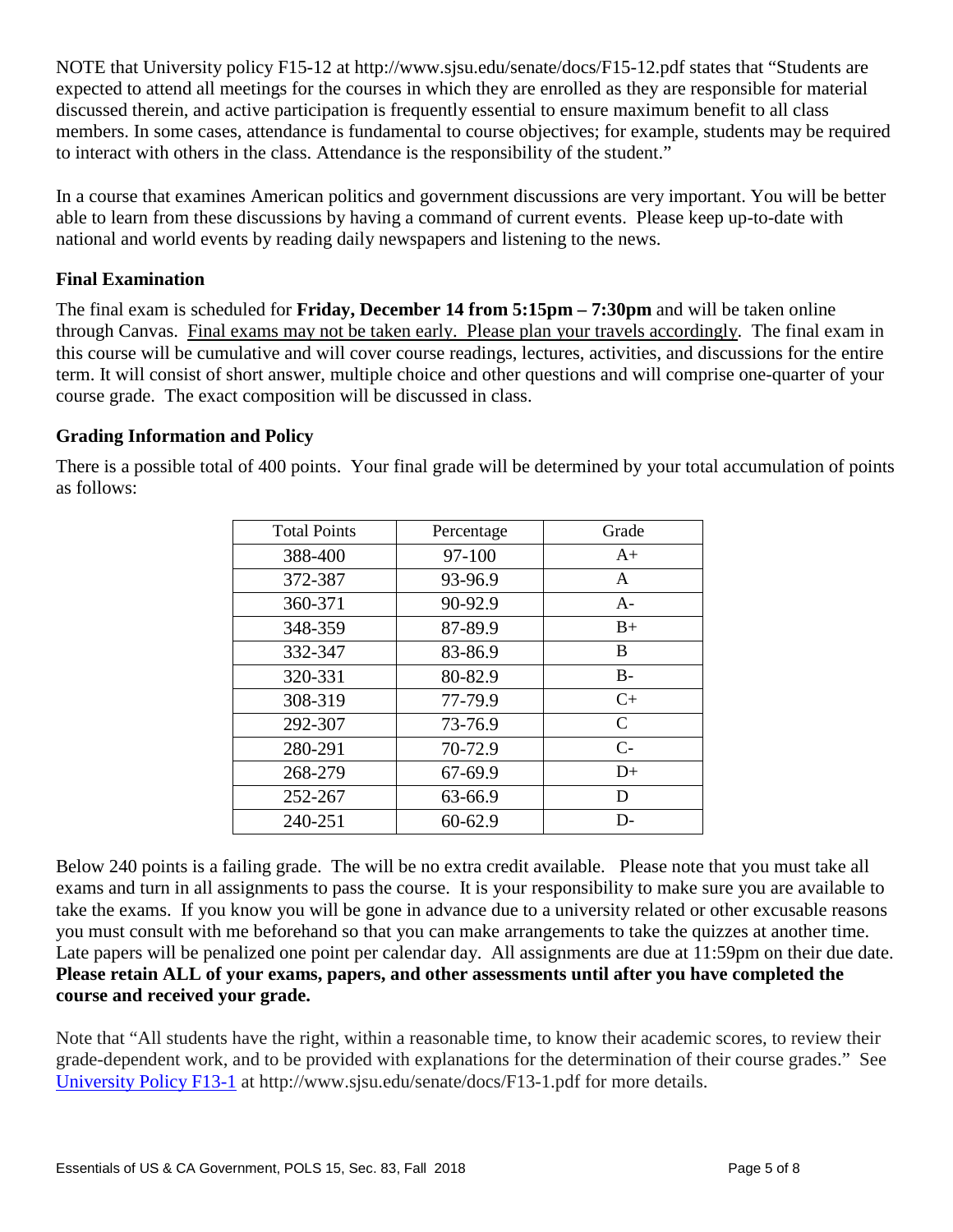# **Course Protocol**

E-mail: Each student must have an e-mail address which they check regularly. Please make sure you have updated your records in MySJSU. You must monitor your account on a regular basis. When I send out classwide messages it will be through Canvas to this account. Failure to monitor this account may result in you missing important messages such as class cancellations, change of exam dates, and requests for timely information.

Quizzes and Exams: There will be a quiz following each chapter. You will take each quiz on the Canvas website. There will be a total of 12 quizzes, **of which I will drop the lowest two scores.** As we proceed through the course, each quiz will be open and available for two days as listed in the schedule below. In order to make sure that you are making progress and not putting materials off, you can only take the quizzes once, and only during the window that it is open. If you fail to take a chapter quiz for any reason it will become a zero in your grades. You are responsible for having a reliable internet connection while taking the quizzes. **Because I will drop the lowest two quiz scores, there will be no makeup quizzes except for previously mentioned university or other excusable absences.** The final exam may not be dropped and will be open on the last day of the course. It will be a comprehensive exam. On Canvas you can find the quizzes by clicking the 'Modules' link on the left side of the page.

Discussion Boards, Outline and Papers: I will post information on this on the Canvas Website and send e-mails during class giving the details of these assignments.

Recording and Instructor materials policy**: Copying/Recording of any portion of the class is prohibited unless permission is received from the instructor prior to class.** Common courtesy and professional behavior dictate that students obtain the instructor's permission to make audio or video recordings in class. Such permission allows the recordings to be used for private, study purposes only. Course material developed by the instructor is the intellectual property of the instructor and cannot be shared publicly without his/her approval. Students may not publicly share or upload instructor generated material for this course such as exam questions, lecture notes, or homework solutions without instructor consent.

SJSU Writing Center: The SJSU Writing Center is located in Clark Hall, Suite 126. All Writing Specialists have gone through a rigorous hiring process, and they are well trained to assist all students at all levels within all disciplines to become better writers. In addition to one-on-one tutoring services, the Writing Center also offers workshops every semester on a variety of writing topics. To make an appointment or to refer to the numerous online resources offered through the Writing Center, visit the Writing Center website: http://www.sjsu.edu/writingcenter. For additional resources and updated information, follow the Writing Center on Twitter and become a fan of the SJSU Writing Center on Facebook.

Peer Connections Counseling: Peer Connections, a campus-wide resource for mentoring and tutoring, strives to inspire students to develop their potential as independent learners while they learn to successfully navigate through their university experience. You are encouraged to take advantage of their services which include course-content based tutoring, enhanced study and time management skills, more effective critical thinking strategies, decision making and problem-solving abilities, and campus resource referrals.

In addition to offering small group, individual, and drop-in tutoring for a number of undergraduate courses, consultation with mentors is available on a drop-in or by appointment basis. Workshops are offered on a wide variety of topics including preparing for the Writing Skills Test (WST), improving your learning and memory, alleviating procrastination, surviving your first semester at SJSU, and other related topics. A computer lab and study space are also available for student use in Room 600 of Student Services Center (SSC).

Peer Connections is located in three locations: SSC, Room 600 (10th Street Garage on the corner of 10th and San Fernando Street), at the 1st floor entrance of Clark Hall, and in the Living Learning Center (LLC) in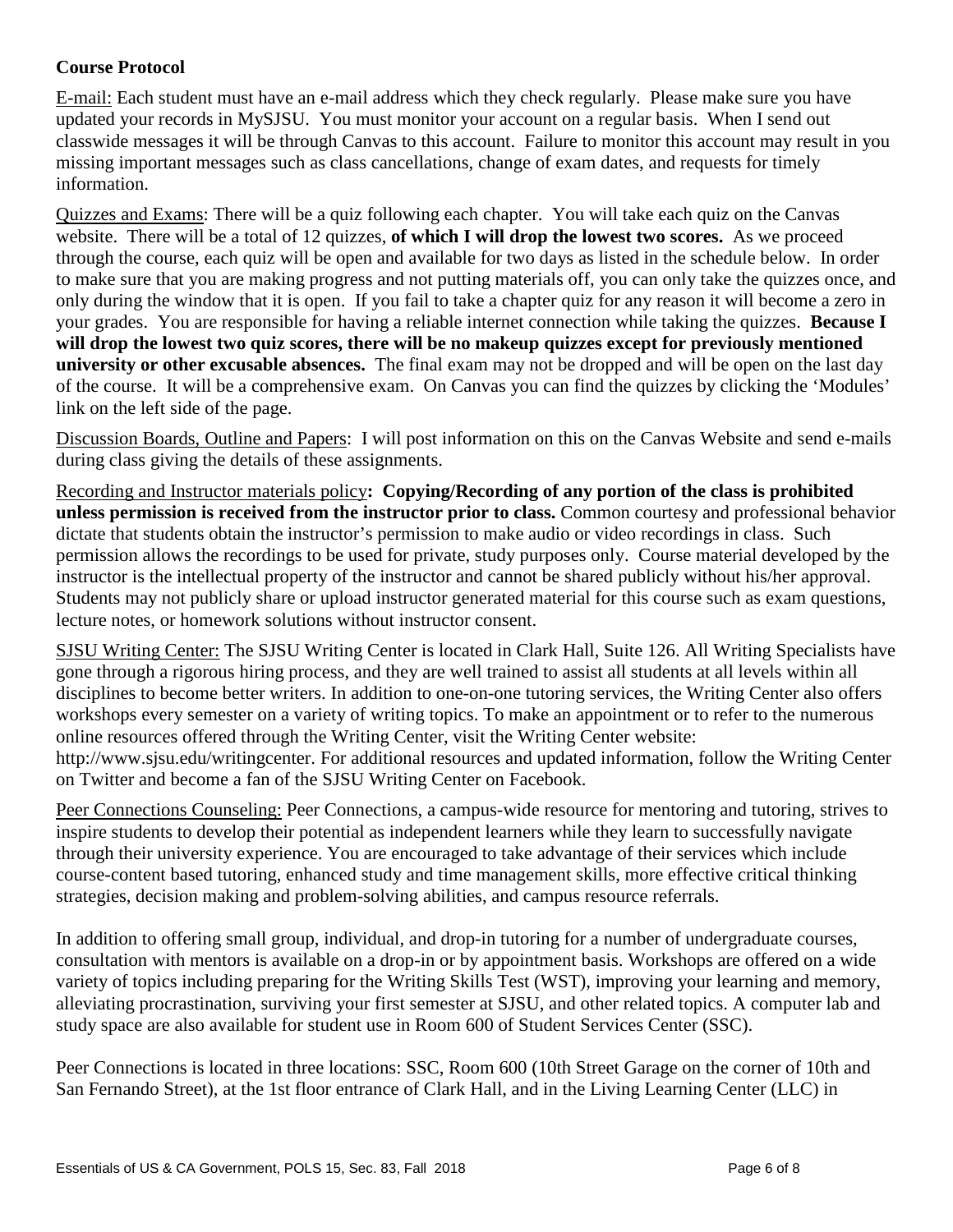Campus Village Housing Building B. Visit Peer Connections website at http://peerconnections.sjsu.edu for more information.

Academic Freedom: Each student is strongly encouraged to participate in class discussions. In any classroom situation that includes discussion and critical writing, particularly about political ideas, there are bound to be many differing viewpoints. Students may not only disagree with each other at times, but the students and the professor may also find that they have conflicting views on sensitive and volatile topics. It is my hope that these differences will enhance class discussion and create an atmosphere in which students and professor alike will be encouraged to think and learn. Therefore, be assured that students' grades will not be adversely affected by any beliefs or ideas expressed in class or in assignments. Rather, we will all respect the views of others when expressed in classroom discussions.

# **University Policies**

Per University Policy S16-9, university-wide policy information relevant to all courses, such as academic integrity, accommodations, etc. will be available on Office of Graduate and Undergraduate Programs' Syllabus Information web page at [http://www.sjsu.edu/gup/syllabusinfo/](http://www.sjsu.edu/gup/syllabusinfo)"

## **Other Useful Information**

Voter Registration (From http://www.sos.ca.gov/elections/frequently-asked-questions/)

Who can register to vote?

To register to vote in California, you must be:

A United States citizen, A resident of California, 18 years of age or older on Election Day, Not currently imprisoned or on parole for the conviction of a felony, and Not currently found to be mentally incompetent by a court of law.

You may register to vote at<https://registertovote.ca.gov/>

| U.S. midterm elections:       | November $6, 2018$ |
|-------------------------------|--------------------|
| Last Day to Register to Vote: | October 22, 2018   |

Political Science Scholarships – see<http://www.sjsu.edu/polisci/scholarships/> for info. From the website: "The Political Science Department is fortunate to be able to award more than 10 scholarships to our students each year–this is an extraordinary level of support that surpasses what any other department on campus can offer. The scholarships were created by generous benefactors–often former faculty, students, and friends of the department–who desired to ease the financial burden on our students as they seek to earn their degrees in Political Science. The department encourages all of our students to apply for one or more of these awards."

Library information: liaison for Political Science: Paul Kauppila University Librarian (Political Science Liaison) (408) 808‐2042 [Paul.Kauppila@sjsu.edu](mailto:Paul.Kauppila@sjsu.edu)